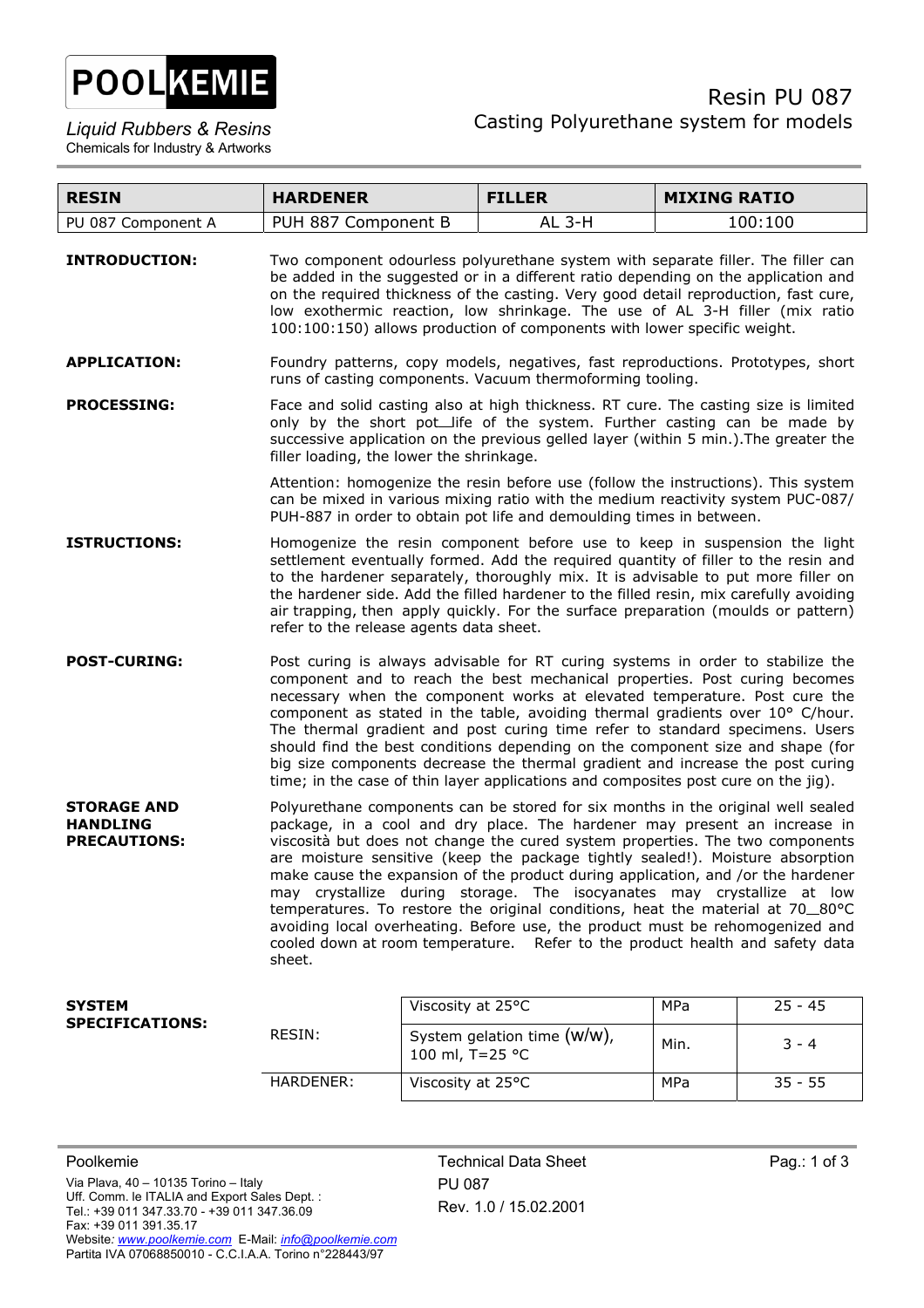

*Liquid Rubbers & Resins*  Chemicals for Industry & Artworks

## **TYPICAL SYSTEM CHARACTERISTICS**

| Resin Colour                                                          | White                    |                 |  |
|-----------------------------------------------------------------------|--------------------------|-----------------|--|
| Hardener Colour                                                       | Pale Yellow              |                 |  |
| Density resin at 25*C (ASTM D 1475)                                   | $0,96 - 0,98$ (g/ml)     |                 |  |
| Density hardener at WC (ASTM 0 1475)                                  | $1,09 - 1,12$ (g/ml)     |                 |  |
| <b>PROCESSING DATA</b>                                                | $A + B$                  | $A + B + C$     |  |
| Mixing ratio by weight                                                | 100 g.                   | 100             |  |
| Mixing ratio by volume                                                | $\overline{\phantom{a}}$ | 300             |  |
| Initial rnixture viscosity at 25°C                                    | 40 - 50 Mpa              | $2.500 - 3.500$ |  |
| Pot life (100 ml, 40 mm, 25°C)                                        | $3 - 4$ Min.             | $5 - 6$         |  |
| Exothermic peak $(100 \text{ mi}, 40 \text{ mm}, 25^{\circ}\text{C})$ | $80 - 90 °C$             | $30 - 40$       |  |
| Gelation time (15 ml, 6 mm, 25°C)                                     | $4 - 5$ min.             | $45 - 60$       |  |
| Demoulding time (15 ml, 6 mm, $25^{\circ}$ C) (*)                     | $30 - 45$ min.           | $6 - 7$         |  |
| Post-curing 60°C                                                      | $2 - 4h$                 | $(2 - 4)$       |  |
| Maximum recommended thickness                                         | $5 \, \text{mm}$         | $30 - 70$       |  |